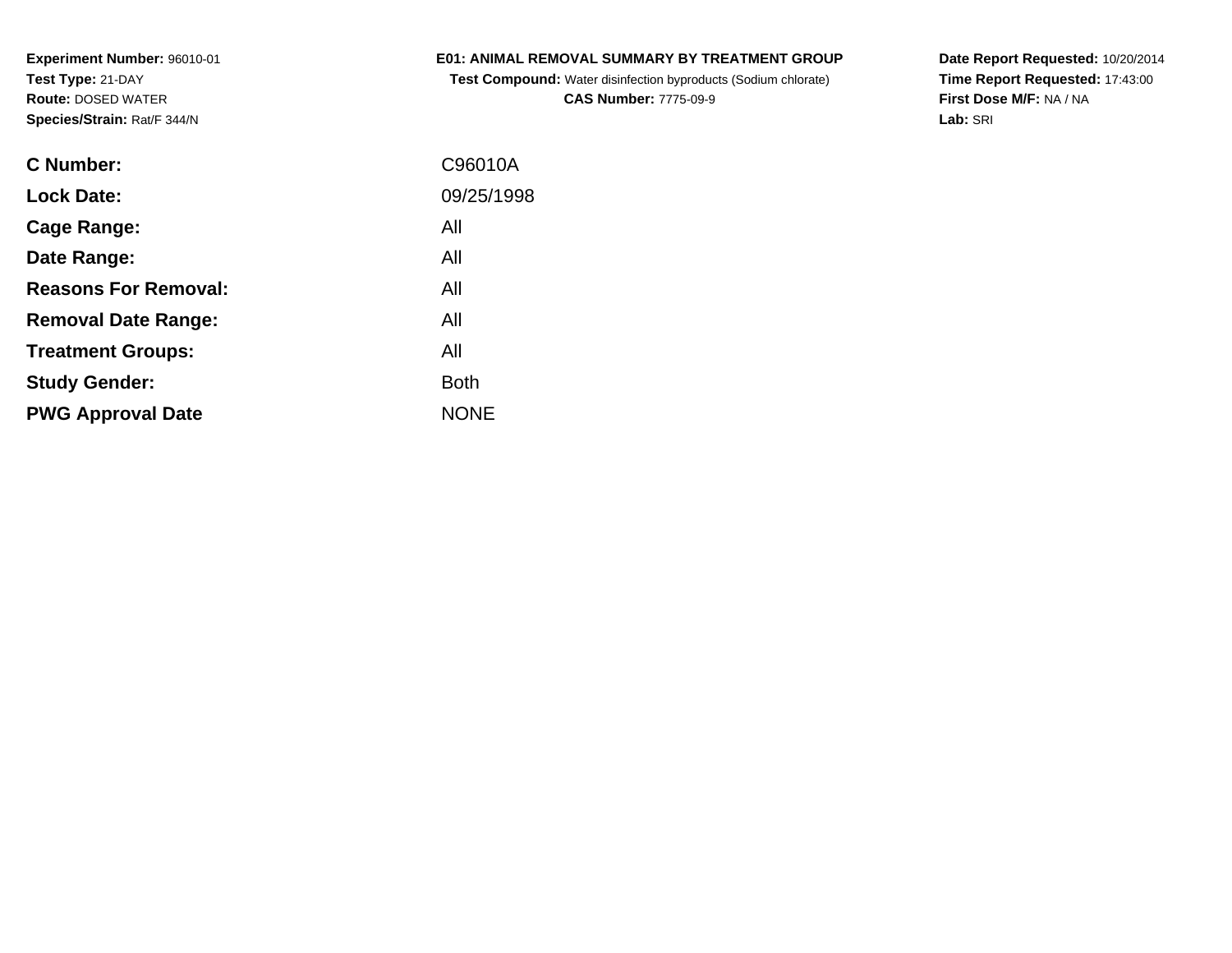## **E01: ANIMAL REMOVAL SUMMARY BY TREATMENT GROUP**

**Test Compound:** Water disinfection byproducts (Sodium chlorate)

**CAS Number:** 7775-09-9

**Date Report Requested:** 10/20/2014 **Time Report Requested:** 17:43:00**First Dose M/F:** NA / NA**Lab:** SRI

#### **MALE**

| <b>TREATMENT</b> | Terminal<br><b>Sacrifice</b> |
|------------------|------------------------------|
| 0 MG/L           | 10                           |
| 125 MG/L         | 10                           |
| 250 MG/L         | 10                           |
| 500 MG/L         | 10                           |
| 1000MG/L         | 10                           |
| 2000MG/L         | 10                           |
| <b>TOTAL</b>     | 60                           |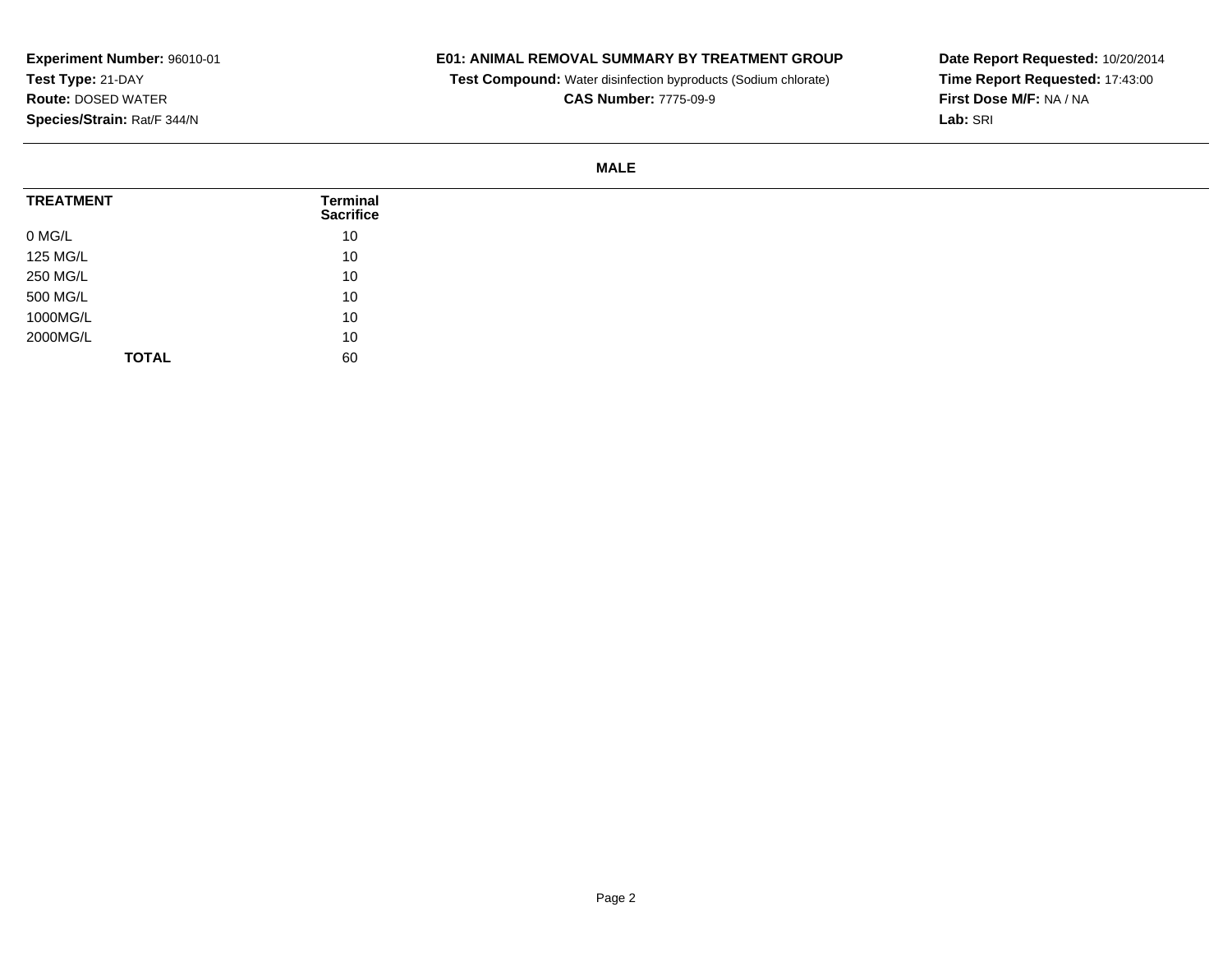#### **E01: ANIMAL REMOVAL SUMMARY BY TREATMENT GROUP**

 **Test Compound:** Water disinfection byproducts (Sodium chlorate) **CAS Number:** 7775-09-9

\*\*\*END OF MALE DATA\*\*\*

**Date Report Requested:** 10/20/2014**Time Report Requested:** 17:43:00**First Dose M/F:** NA / NA**Lab:** SRI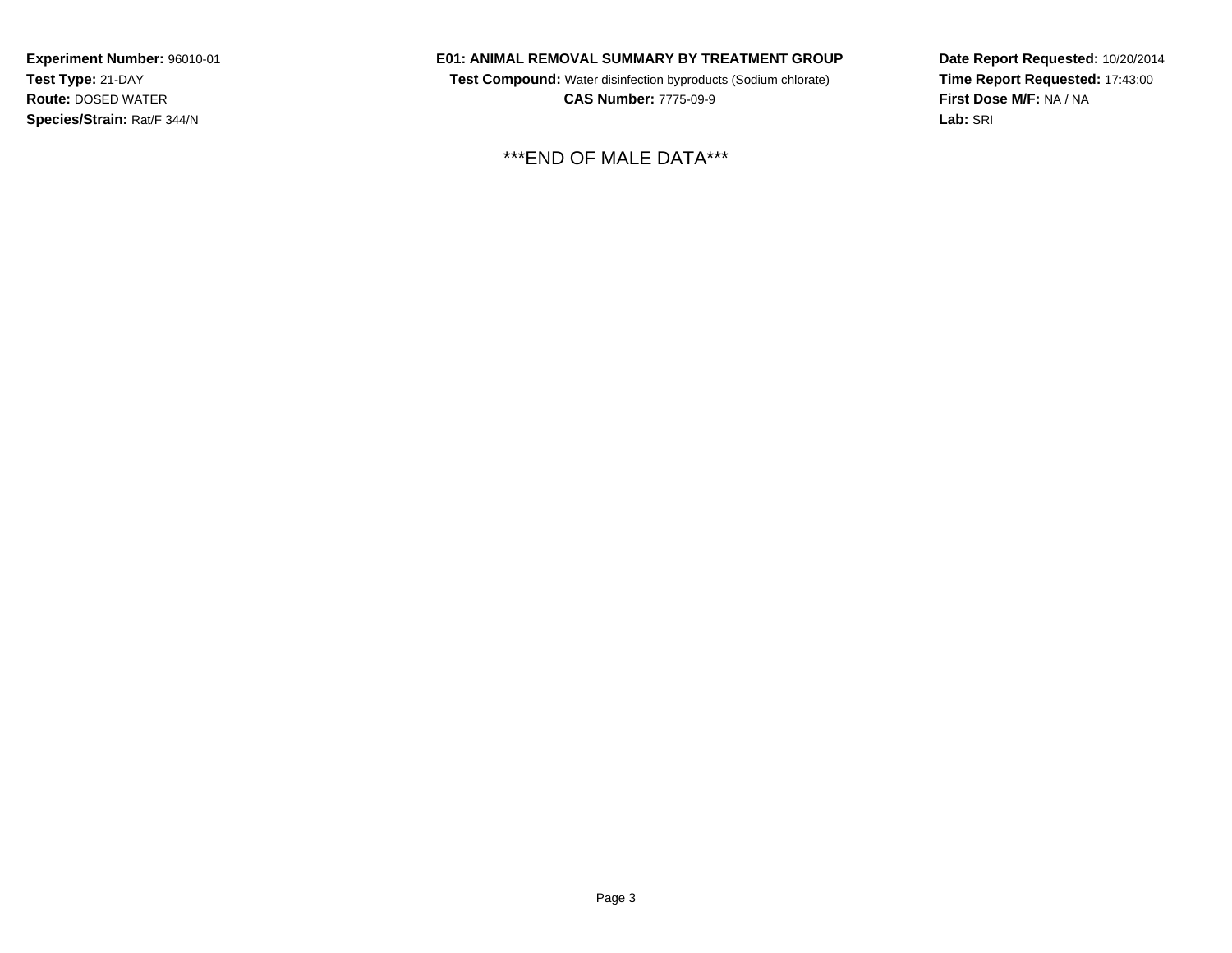## **E01: ANIMAL REMOVAL SUMMARY BY TREATMENT GROUP**

**Test Compound:** Water disinfection byproducts (Sodium chlorate)

**CAS Number:** 7775-09-9

**Date Report Requested:** 10/20/2014 **Time Report Requested:** 17:43:00**First Dose M/F:** NA / NA**Lab:** SRI

#### **FEMALE**

| <b>TREATMENT</b> | <b>Terminal</b><br><b>Sacrifice</b> |
|------------------|-------------------------------------|
| 0 MG/L           | 10                                  |
| 125 MG/L         | 10                                  |
| 250 MG/L         | 10                                  |
| 500 MG/L         | 10                                  |
| 1000MG/L         | 10                                  |
| 2000MG/L         | 10                                  |
| <b>TOTAL</b>     | 60                                  |